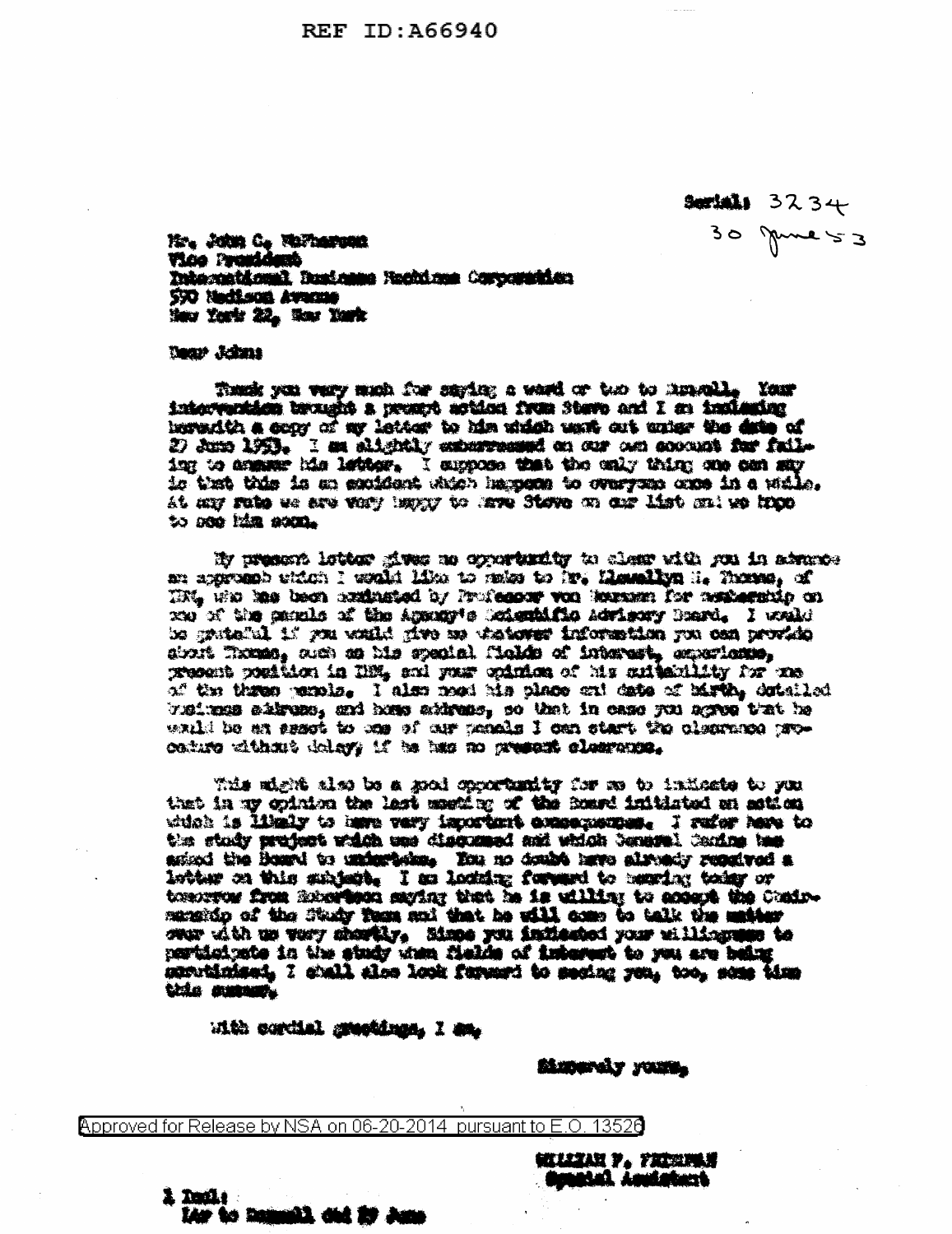REF ID: 466940

## Seriel.

than I can in a lettor of this sert, In say easy, I think that just a visit, specific vertexe too full days tith us an that se can bring year up to facts on our problems and you can being us up to date on pay the sent of tremel, and, if acceptable to your company and to you, \* for for mering as consultant is against company policy, invitational teard orders witch do not require promot of a fee for such services. my obecter use as set to keep to how the sound of the set of ille 信用 会适宜。

I was interested in what you wrote shout the John Dae cirker matestal. I suggest that you being your photoctate with you when you ween four the official tempionen and we see have a talk about this werffindel besteem in my air-contitions; study at ur home.

thermal great for your himi words shout our pest relationships and ledding forward to sauding you soon spain, I say

## Minnerely.

## **NELESSE PLETIMAY** Special Americant

901 AG t /s **B/ABUT**  $CIVFTS3 \times H2$ , Sinley R/D - Dr. Leibler

With This is an invitation to Mr. Durabli to become a member of the MSASAB Panel on Electronics.

Way Printman/3/Asst/00433/26 Jun 53-cb